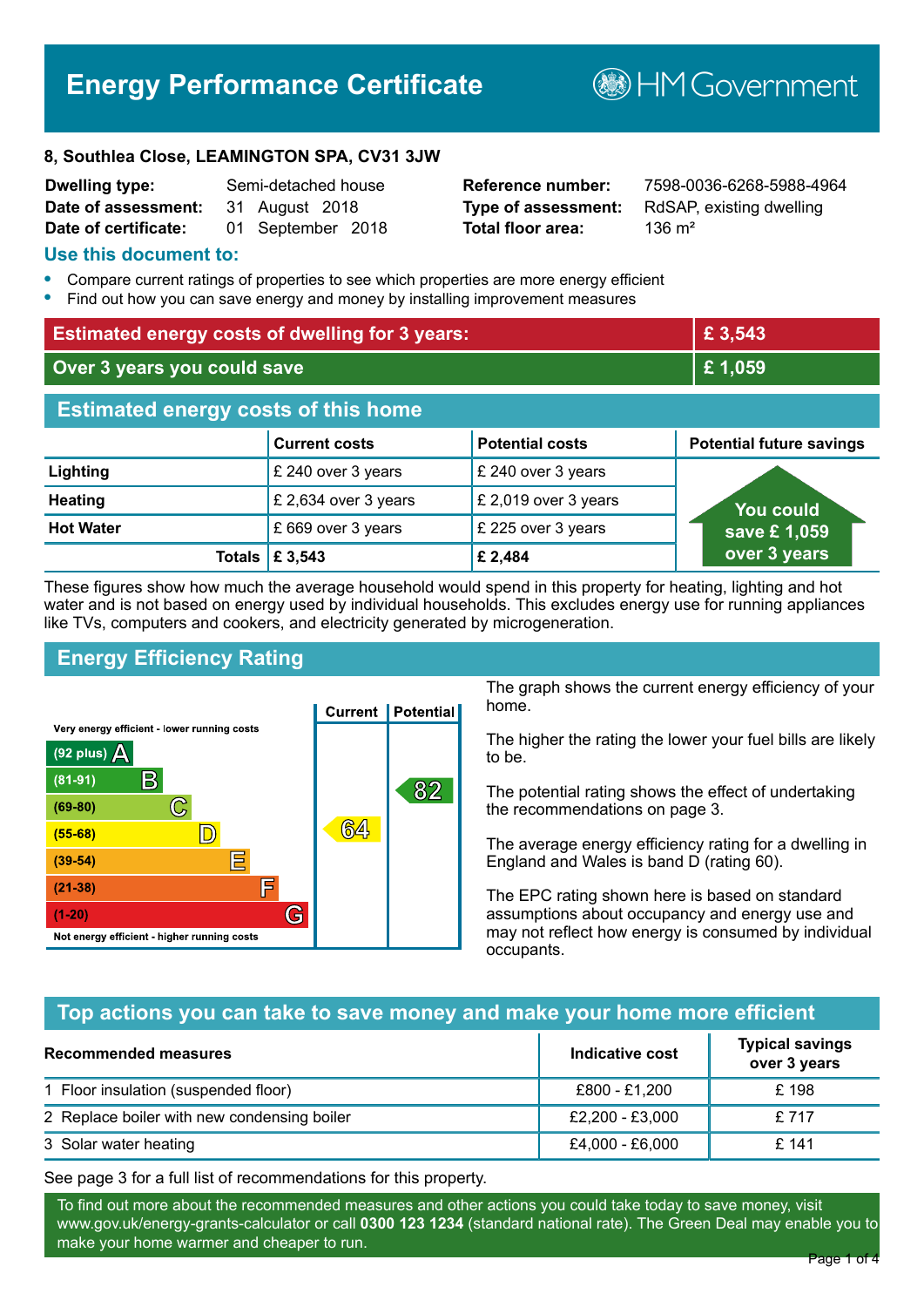**Energy Performance Certificate**

# **Summary of this home's energy performance related features**

| <b>Element</b>        | <b>Description</b>                         | <b>Energy Efficiency</b> |
|-----------------------|--------------------------------------------|--------------------------|
| Walls                 | Cavity wall, as built, insulated (assumed) | ★★★★☆                    |
| Roof                  | Pitched, insulated (assumed)               | ★★★☆☆                    |
| Floor                 | Suspended, no insulation (assumed)         |                          |
| Windows               | Fully double glazed                        | ★★★☆☆                    |
| Main heating          | Boiler and radiators, mains gas            | ★★★★☆                    |
| Main heating controls | Programmer, room thermostat and TRVs       | ★★★★☆                    |
| Secondary heating     | None                                       |                          |
| Hot water             | From main system, no cylinder thermostat   | ★★☆☆☆                    |
| Lighting              | Low energy lighting in all fixed outlets   | *****                    |

Current primary energy use per square metre of floor area: 239 kWh/m² per year

The assessment does not take into consideration the physical condition of any element. 'Assumed' means that the insulation could not be inspected and an assumption has been made in the methodology based on age and type of construction.

#### **Low and zero carbon energy sources**

Low and zero carbon energy sources are sources of energy that release either very little or no carbon dioxide into the atmosphere when they are used. Installing these sources may help reduce energy bills as well as cutting carbon. There are none provided for this home.

# **Your home's heat demand**

For most homes, the vast majority of energy costs derive from heating the home. Where applicable, this table shows the energy that could be saved in this property by insulating the loft and walls, based on typical energy use (shown within brackets as it is a reduction in energy use).

| <b>Heat demand</b>           | <b>Existing dwelling</b> | Impact of loft<br>insulation | Impact of cavity<br>wall insulation | Impact of solid<br>wall insulation |
|------------------------------|--------------------------|------------------------------|-------------------------------------|------------------------------------|
| Space heating (kWh per year) | 13.496                   | (772)                        | N/A                                 | N/A                                |
| Water heating (kWh per year) | 3.660                    |                              |                                     |                                    |

You could receive Renewable Heat Incentive (RHI) payments and help reduce carbon emissions by replacing your existing heating system with one that generates renewable heat, subject to meeting minimum energy efficiency requirements. The estimated energy required for space and water heating will form the basis of the payments. For more information, search for the domestic RHI on the www.gov.uk website.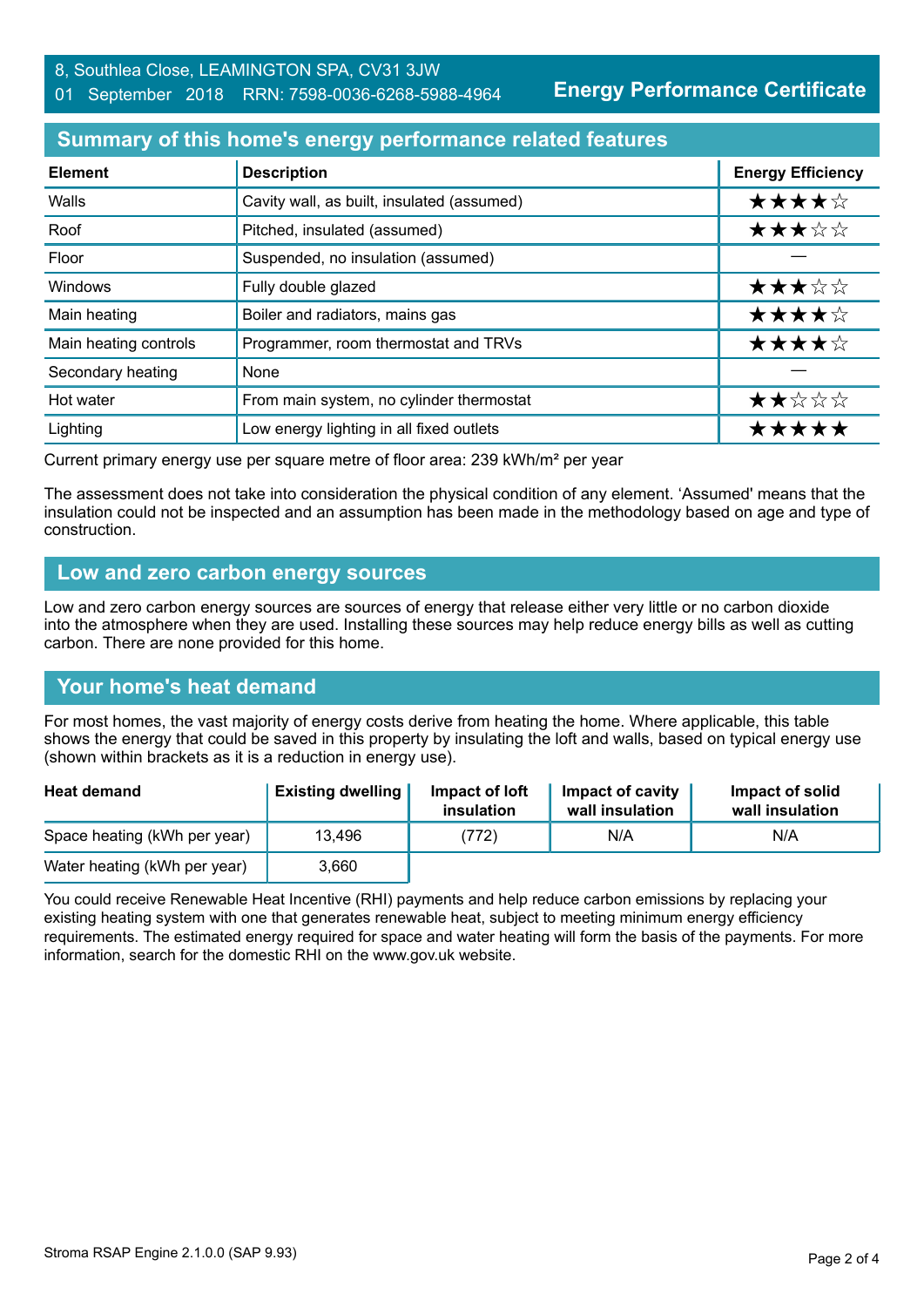#### 8, Southlea Close, LEAMINGTON SPA, CV31 3JW 01 September 2018 RRN: 7598-0036-6268-5988-4964

# **Recommendations**

The measures below will improve the energy performance of your dwelling. The performance ratings after improvements listed below are cumulative; that is, they assume the improvements have been installed in the order that they appear in the table. Further information about the recommended measures and other simple actions you could take today to save money is available at www.gov.uk/energy-grants-calculator. Before installing measures, you should make sure you have secured the appropriate permissions, where necessary. Such permissions might include permission from your landlord (if you are a tenant) or approval under Building Regulations for certain types of work.

| <b>Recommended measures</b>               | Indicative cost | <b>Typical savings</b><br>per year | <b>Rating after</b><br>improvement |
|-------------------------------------------|-----------------|------------------------------------|------------------------------------|
| Floor insulation (suspended floor)        | £800 - £1,200   | £ 66                               | <b>D66</b>                         |
| Replace boiler with new condensing boiler | £2,200 - £3,000 | £ 239                              | C73                                |
| Solar water heating                       | £4,000 - £6,000 | £ 47                               | C74                                |
| Solar photovoltaic panels, 2.5 kWp        | £5,000 - £8,000 | £ 299                              | <b>B82</b>                         |

#### **Alternative measures**

There are alternative measures below which you could also consider for your home.

- **•** Biomass boiler (Exempted Appliance if in Smoke Control Area)
- **•** Micro CHP

# **Opportunity to benefit from a Green Deal on this property**

Green Deal Finance allows you to pay for some of the cost of your improvements in instalments under a Green Deal Plan (note that this is a credit agreement, but with instalments being added to the electricity bill for the property). The availability of a Green Deal Plan will depend upon your financial circumstances. There is a limit to how much Green Deal Finance can be used, which is determined by how much energy the improvements are estimated to **save** for a 'typical household'.

You may be able to obtain support towards repairs or replacements of heating systems and/or basic insulation measures, if you are in receipt of qualifying benefits or tax credits. To learn more about this scheme and the rules about eligibility, call the Energy Saving Advice Service on **0300 123 1234** for England and Wales.